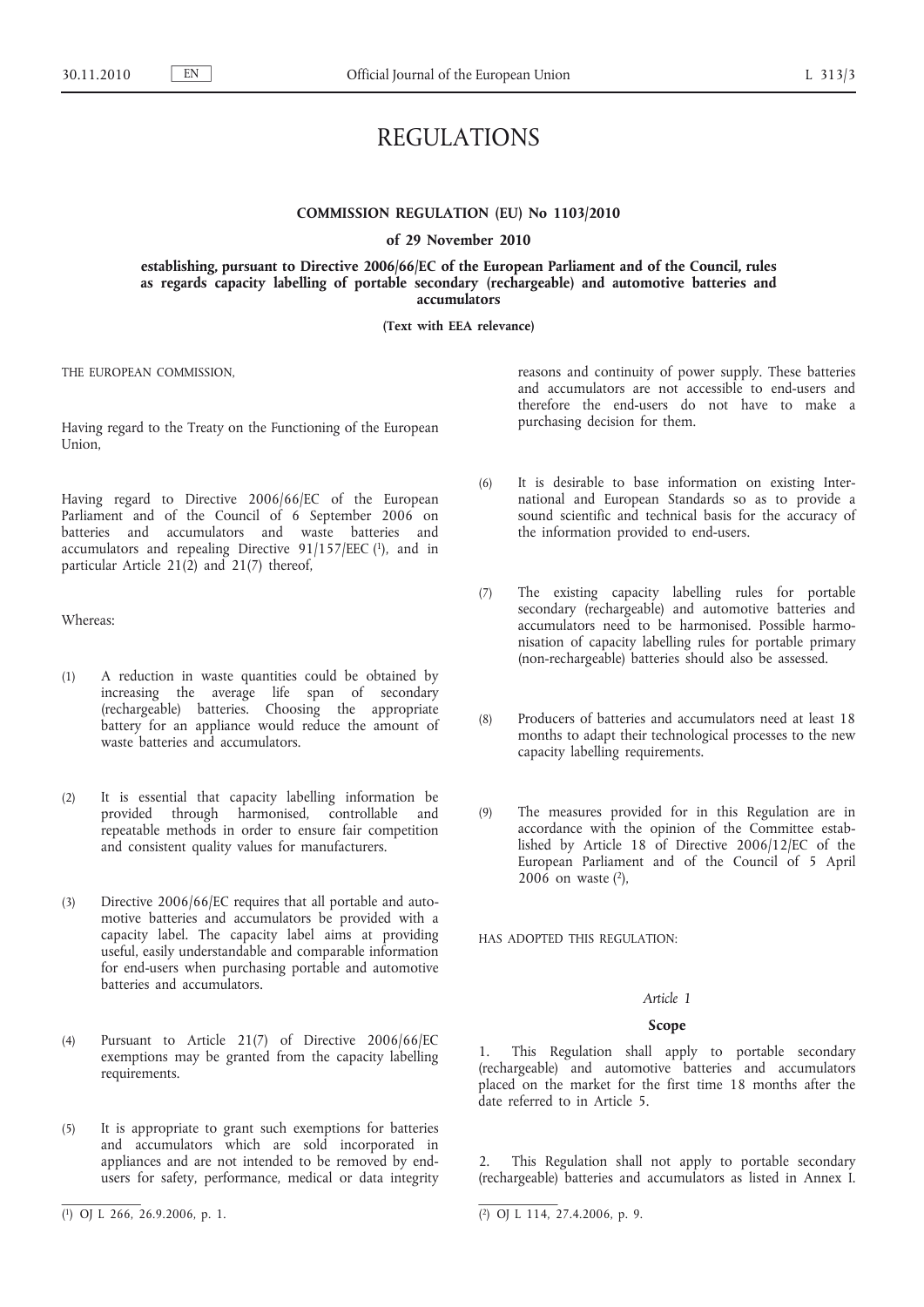# *Article 2*

# **Determination of capacity**

1. The electric charge that a battery or an accumulator can deliver under a specific set of conditions shall be considered as the capacity of the battery or the accumulator.

2. The capacity of portable secondary (rechargeable) batteries and accumulators shall be determined on the basis of IEC/EN 61951-1, IEC/EN 61951-2, IEC/EN 60622, IEC/EN 61960 and IEC/EN 61056-1 standards depending on chemical substances contained therein as specified in Annex II, Part A.

3. The capacity of automotive batteries and accumulators shall be determined on the basis of standard IEC 60095-1/EN 50342-1 depending on chemical substances contained therein as specified in Annex II, Part B.

# *Article 3*

## **Unit of capacity measurement**

1. The capacity of portable secondary (rechargeable) batteries and accumulators shall be expressed in 'milliampere-hour(s)' or 'ampere-hour(s)', using the abbreviations mAh or Ah respectively.

The capacity of automotive batteries and accumulators shall be expressed in 'ampere-hour(s)' (Ah) and 'Cold Cranking Amperes' (A), using both these abbreviations.

### *Article 4*

## **Capacity label design**

1. Portable secondary (rechargeable) batteries and accumulators shall be marked with a label containing the information set out in Annex III, Part A. The minimum size of the label shall be determined according to the type of the battery and accumulator as specified in Annex IV, Part A.

2. All automotive batteries and accumulators shall be marked with a label containing the information set out in Annex III, Part B. The minimum size of the label shall be determined according to the type of the battery and accumulator as specified in Annex IV, Part B.

# *Article 5*

## **Entry into force**

This Regulation shall enter into force on the day of its publication in the *Official Journal of the European Union*.

This Regulation shall be binding in its entirety and directly applicable in all Member States.

Done at Brussels, 29 November 2010.

*For the Commission The President* José Manuel BARROSO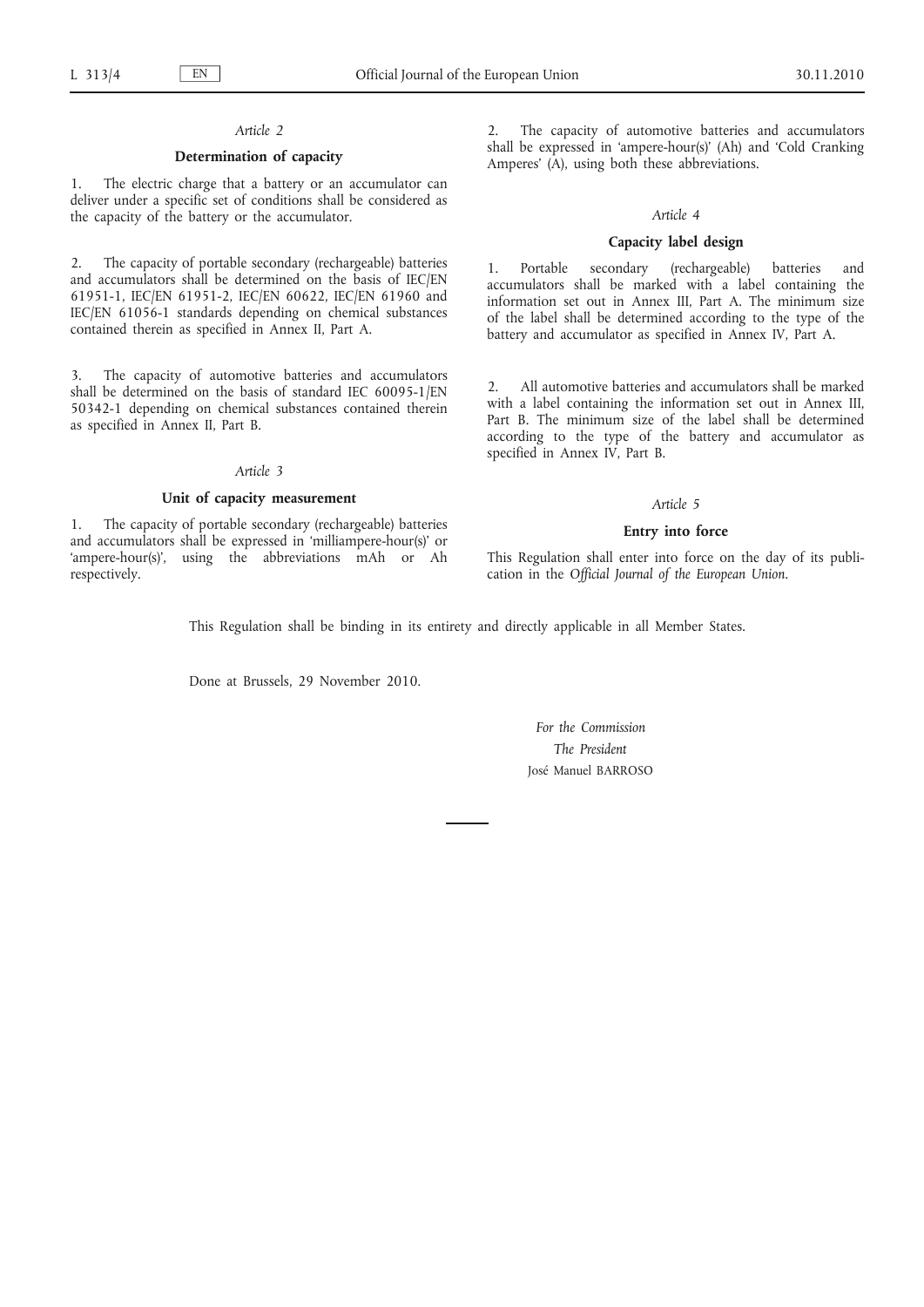# *ANNEX I*

#### **Exemptions from the capacity labelling requirements**

(1) Portable secondary (rechargeable) batteries and accumulators incorporated or designed to be incorporated in appliances before being provided to end-users, and not intended to be removed pursuant to Article 11 of Directive 2006/66/EC are exempt from the scope of application of this Regulation.

# *ANNEX II*

## **Capacity measurement of portable secondary (rechargeable) and automotive batteries and accumulators**

## **Part A. Portable secondary (rechargeable) batteries and accumulators**

- (1) The rated capacity of portable secondary nickel-cadmium batteries and accumulators shall be measured according to standards IEC/EN 61951-1 and IEC/EN 60622.
- (2) The rated capacity of portable secondary nickel-metal hydride batteries and accumulators shall be measured according to standard IEC/EN 61951-2.
- (3) The rated capacity of portable secondary lithium batteries and accumulators shall be measured according to standard IEC/EN 61960.
- (4) The rated capacity of portable secondary lead-acid batteries and accumulators shall be measured according to standard IEC/EN 61056-1.

#### **Part B. Automotive batteries and accumulators**

(1) The rated capacity and the cold cranking performance of automotive batteries and accumulators (lead-acid starters) shall be measured according to standard IEC 60095-1/EN 50342-1.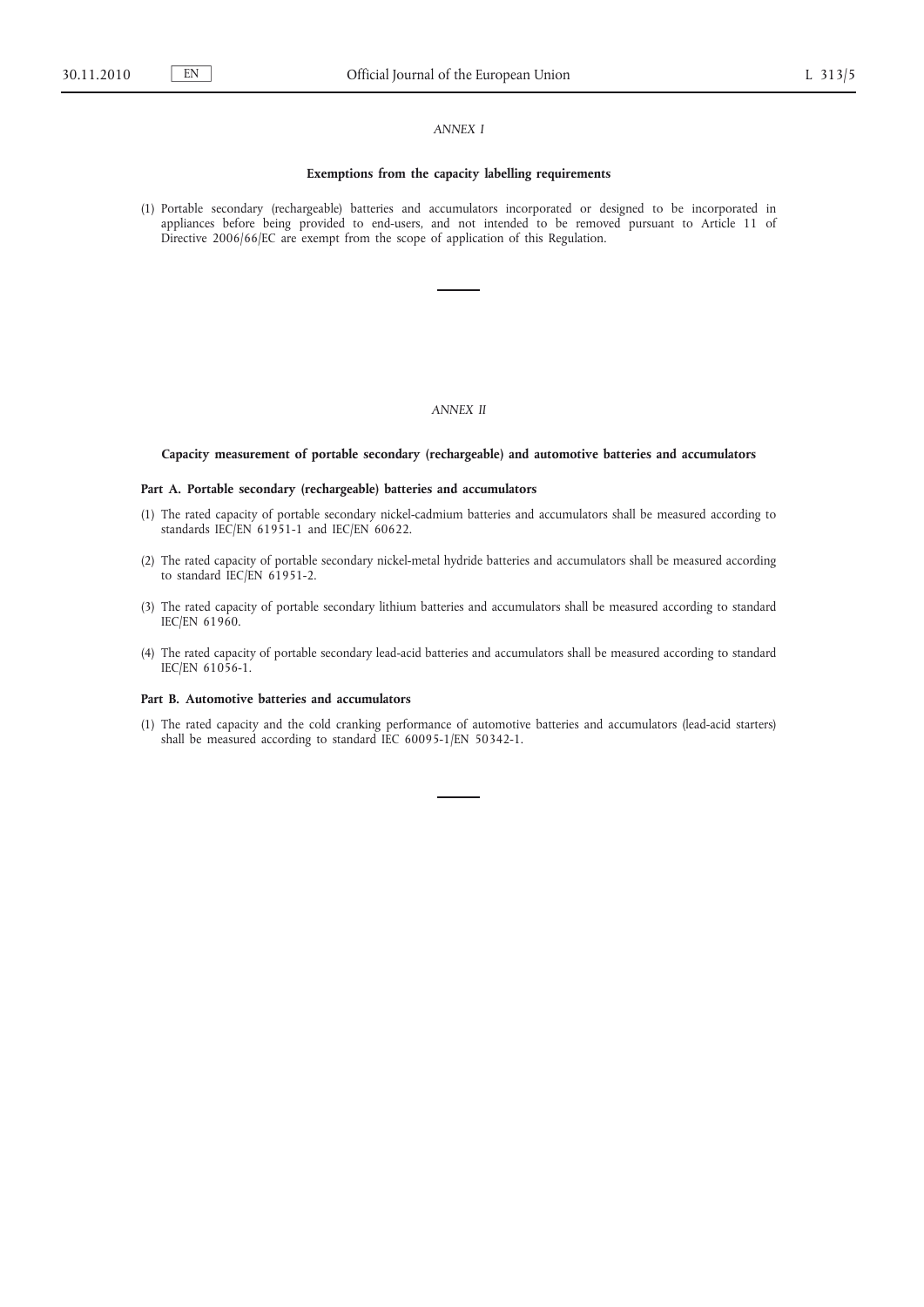# *ANNEX III*

#### **Information contained on capacity labels**

#### **Part A. Portable secondary (rechargeable) batteries and accumulators**

The capacity label of portable secondary (rechargeable) batteries and accumulators shall contain the following information:

- (1) for portable secondary nickel-cadmium (NiCad), nickel-metal hydride (Ni-MH), and lithium batteries and accumulators, the rated capacity as specified respectively in standards IEC/EN 61951-1, IEC/EN 60622, IEC/EN 61951-2, and IEC/EN 61960:
	- (a) as an integer when the capacity is expressed in 'mAh', excluding portable secondary (rechargeable) batteries and accumulators intended for power tools application;
	- (b) as a decimal number with one digit when the capacity is expressed in 'Ah' and as an integer when expressed in 'mAh', for all portable secondary (rechargeable) batteries and accumulators intended for power tools application;
	- (c) with a level of accuracy required by standards IEC/EN 61951-1, IEC/EN 61951-2, IEC/EN 60622, and IEC/EN 61960 respectively;
- (2) for portable secondary lead-acid batteries and accumulators the minimum value of the rated capacity within the sample specified in standard IEC/EN 61056-1:
	- (a) as a decimal number with one digit when the capacity is expressed in 'Ah', excluding portable secondary (rechargeable) batteries and accumulators for power tools application; and
	- (b) with a level of accuracy required by standard IEC/EN 61056-1.

## **Part B. Automotive batteries and accumulators**

The capacity label of automotive batteries and accumulators shall contain the following information:

- (1) the rated capacity and cold cranking performance as specified in standard IEC 60095-1/EN 50342-1;
- (2) the value of the rated capacity and the cranking current displayed as an integer with a level of  $\pm$  10 % accuracy of the nominal value.